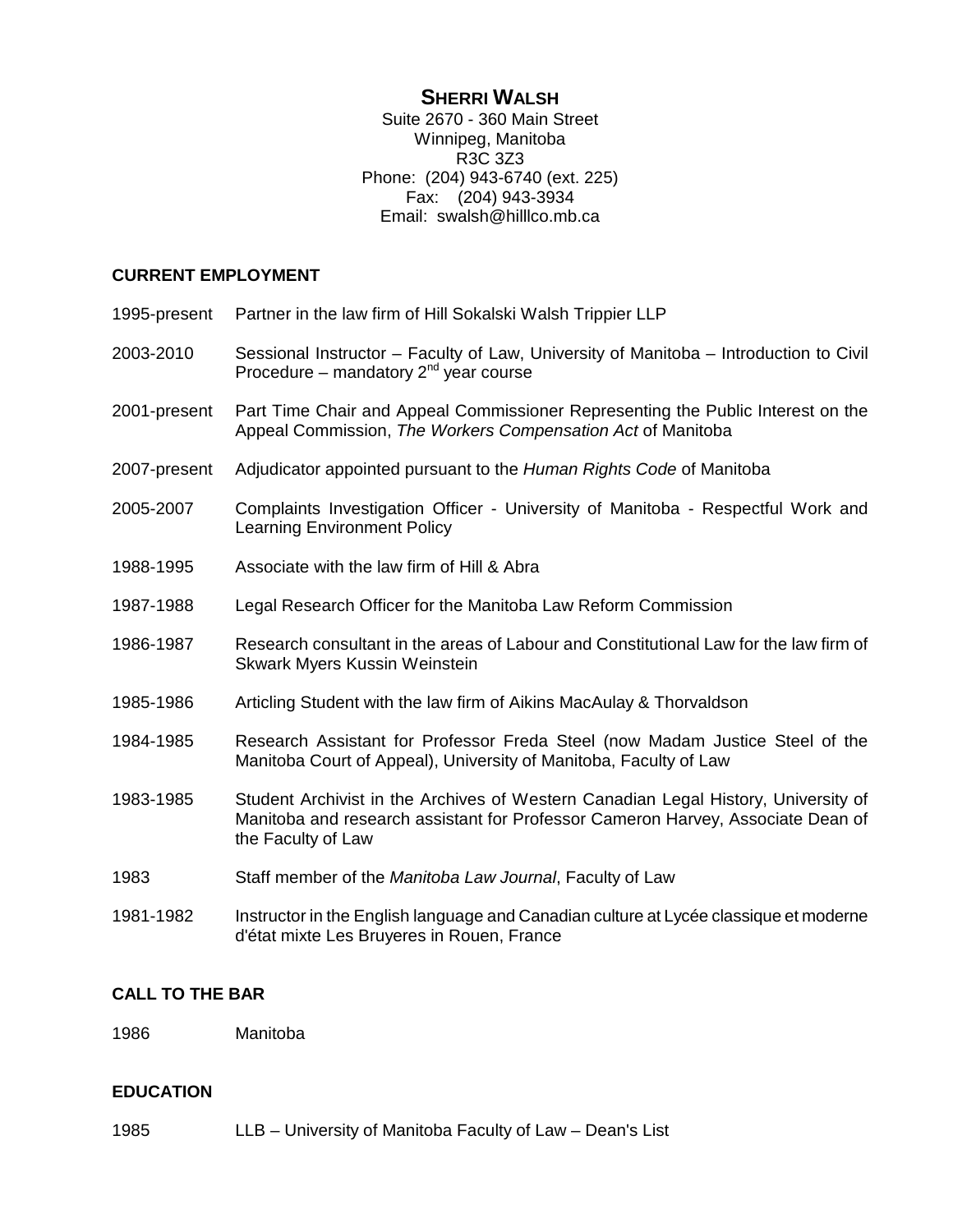1981 Bachelor of Arts – University of Winnipeg – Double Major – French and English – G.P.A. 4.0, Honour List

### **ADDITIONAL COURSES**

- 1984 Recipient of a diploma from the Paris Institute on International and Comparative Law upon completion of a 6 week intensive course sponsored by the University of San Diego
- 1980 Recipient of a *diplôme du Cours Intensif de Langue Française a l'Eurocentre de Paris* upon completion of a 3 month intensive language course taken in Paris, France – received credit for two second year university level French courses at the University of Winnipeg

### **LANGUAGES SPOKEN AND WRITTEN**

French and English

### **PROFESSIONAL AWARDS**

- 2006 Human Rights Star by the Manitoba League of Persons with Disabilities
- 2000 Recipient of the inaugural Human Rights Commitment Award co-sponsored by the Canadian Human Rights Commission, the Manitoba Human Rights Commission and the Community Legal Education Association
- 1999 Recipient of the Manitoba Bar Association Pro Bono Public Interest Law Award

### **PROFESSIONAL INVOLVEMENT**

| 2010-2011    | Member of the President of the Law Society's Special Committee on Emerging Issues                             |
|--------------|---------------------------------------------------------------------------------------------------------------|
| 2009-2011    | Member of the Advisory Group of the Legal Help Centre                                                         |
| 2009-2010    | Member of the Law Society of Manitoba's Complaints Investigation Committee                                    |
| 2008-2009    | Member of the President of the Law Society's Special Committee on the Independence<br>of the Legal Profession |
| 2008-2009    | Member of the Law Society of Manitoba's Reimbursement Fund Claims Committee                                   |
| 2004-present | Facilitator for the Law Society of Manitoba's CPLED Program                                                   |
| 2006-2007    | Member of the Law Society of Manitoba's Equity Committee                                                      |
| 2006-2007    | Member of the Law Society of Manitoba's Practice & Ethics Committee                                           |
| 2005-2006    | Member of the Law Society of Manitoba's Reimbursement Fund Claims Committee                                   |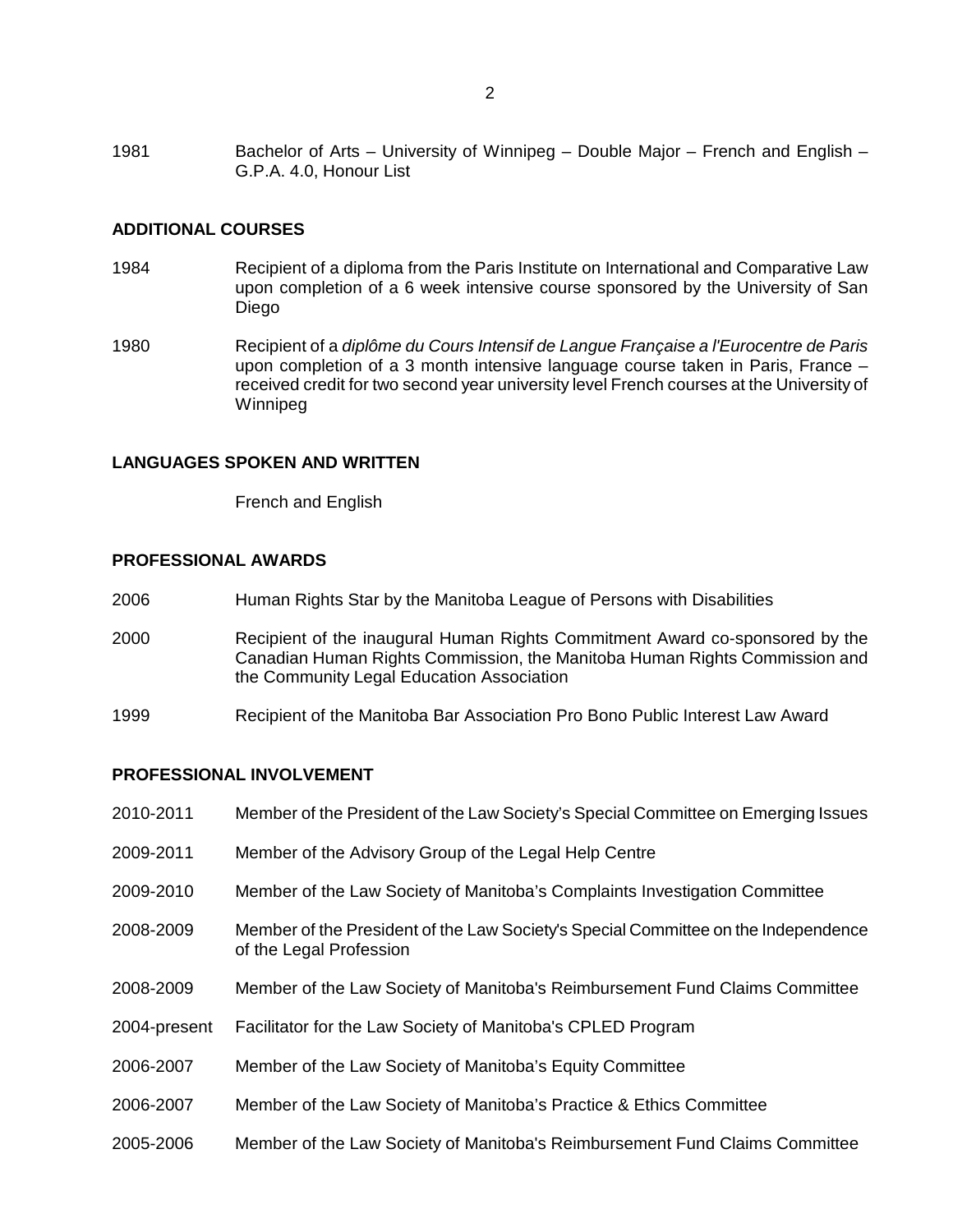| 2003 & 2007 | Faculty member - Intensive Advocacy Skills Workshop - Law Society of Manitoba                                                                                         |
|-------------|-----------------------------------------------------------------------------------------------------------------------------------------------------------------------|
| 2002-2005   | Member of the Law Society of Manitoba's Practice & Ethics Committee                                                                                                   |
| 2001-2002   | Member of the Law Society of Manitoba's Complaints Investigation Committee                                                                                            |
| 1998-2001   | Member of the Law Society of Manitoba's Equity Committee                                                                                                              |
| 1998-2002   | Seminar leader on Advocacy and Civil Procedure – Faculty of Law – University of<br>Manitoba                                                                           |
| 2000-2003   | Instructor – Bar Admission course on Civil Procedure – Law Society of Manitoba                                                                                        |
| 1999        | Member of the Racial Equality Advisory Committee of the Manitoba Bar Association<br>chaired by Mr. Justice Murray Sinclair now of the Manitoba Court of Queen's Bench |

# **PROFESSIONAL APPOINTMENTS**

| 2005 | Member of the National Legal Committee of LEAF - Women's Legal Education Action<br>Fund |
|------|-----------------------------------------------------------------------------------------|
| 2002 | Member of the National Research Council's Winnipeg Research Ethics Board                |

## **PUBLICATIONS**

| 2001 | Pre-Trial and Trial Issues in Sexual Abuse Litigation – paper published by the Law<br>Society of Manitoba, May 2001                                                                                                                                                             |
|------|---------------------------------------------------------------------------------------------------------------------------------------------------------------------------------------------------------------------------------------------------------------------------------|
| 2000 | Do Not Resuscitate Orders and the Law in Canada – Patients' Rights – paper<br>published by the Manitoba League of Persons with Disabilities, October 2000                                                                                                                       |
| 1999 | Substantive and Procedural Issues in the Law of Medical Negligence – paper<br>published by the Legal Studies Department of the Law Society of Manitoba                                                                                                                          |
| 1999 | Opinion Evidence and The Rules of Law – paper published by the Legal Studies<br>Department of the Law Society of Manitoba                                                                                                                                                       |
| 1996 | Civilizing the Discovery Process: Issues of Practicality, Law and Professional<br>Responsibility – paper published by the Legal Studies Department of the Law Society<br>of Manitoba                                                                                            |
| 1995 | Experts and Expert Evidence: Recent Developments - paper published by the Legal<br>Studies Department of the Law Society of Manitoba                                                                                                                                            |
| 1989 | Co-author of Contract Damages for Non-Performance – paper published for the 1989<br>Isaac Pitblado Lectures lecture series co-sponsored by the Law Society of Manitoba,<br>Legal Studies Department, the Manitoba Bar Association and University of Manitoba,<br>Faculty of Law |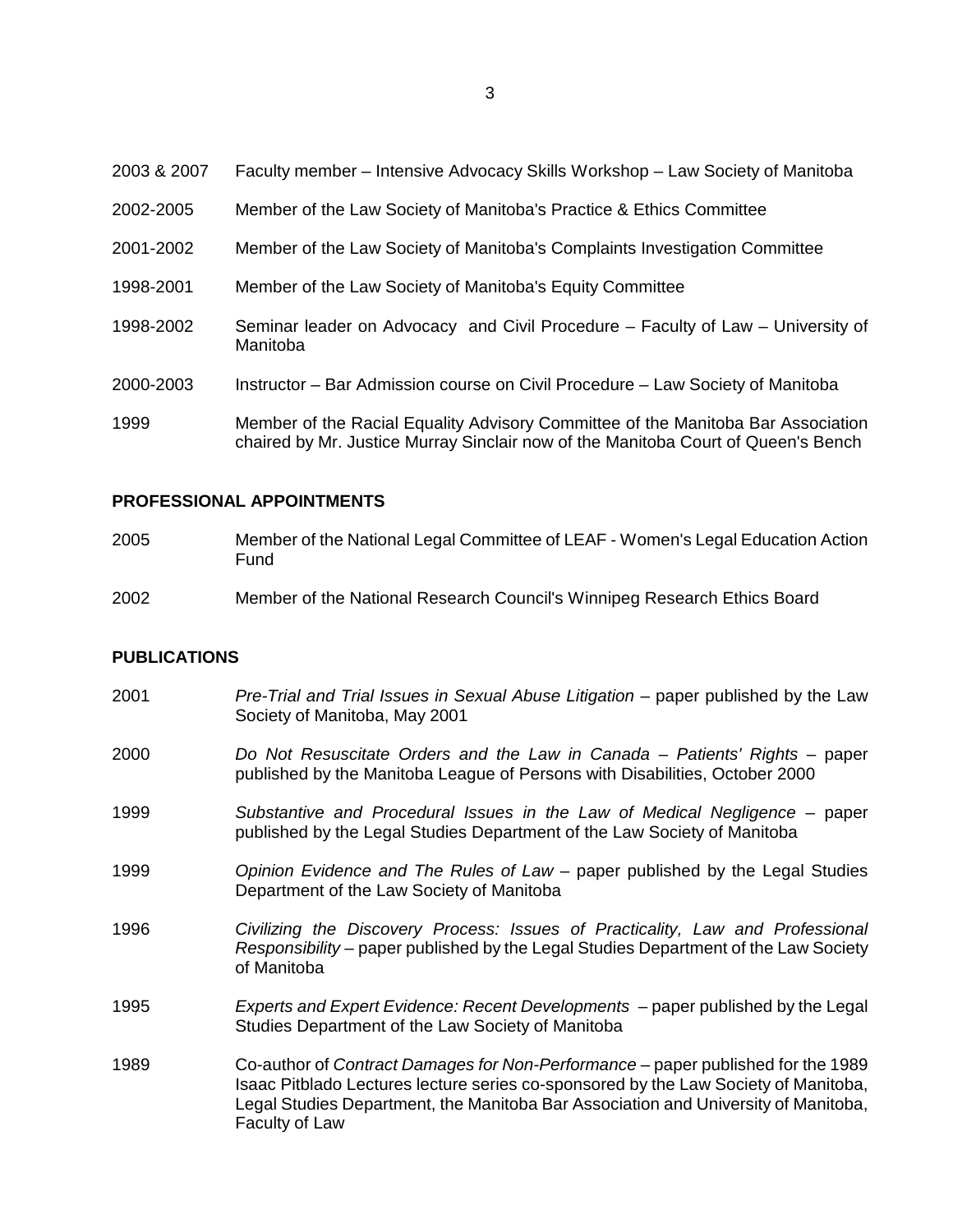- 1984 Translation from French to English of a short story by Gabrielle Roy, which appeared in the Fall Issue of Border Crossings Magazine (formerly Arts Manitoba Magazine)
- 1999-present Update and revision of the Bar Admission Course and CPLED Material on *Examination for Discovery and Discovery of Documents*

#### **PROFESSIONAL LECTURES & PRESENTATIONS**

| 2009 | Co-Chair: Preparation for Hearings and Disclosure Applications - Continuing Legal<br>Education Seminar sponsored by the Law Society of Manitoba                                                         |
|------|---------------------------------------------------------------------------------------------------------------------------------------------------------------------------------------------------------|
| 2003 | Chair: The Limitation of Actions Act-Continuing Legal Education Seminar sponsored<br>by the Law Society of Manitoba                                                                                     |
| 2002 | Chair: The Law of Damages – Continuing Legal Education Seminar sponsored by the<br>Law Society of Manitoba                                                                                              |
| 2001 | Speaker at Annual Women's Legal Education and Action Fund Person's Day Breakfast<br>- legal update                                                                                                      |
| 2001 | Invited presenter of a paper at the Canadian Bioethics Society Annual Conference: The<br>Law in Canada regarding Patients' Rights and Do Not Resuscitate Orders                                         |
| 2001 | Sexual Assault Litigation - Law Society of Manitoba, Continuing Legal Education<br><b>Series</b>                                                                                                        |
| 2000 | Paper: Do Not Resuscitate Orders and the Law in Canada - delivered at a conference<br>sponsored by the Manitoba League of Persons with Disabilities regarding issues for<br>Canadians with disabilities |
| 1999 | Speaker at Annual Women's Legal Education and Action Fund Person's Day Breakfast<br>- legal update                                                                                                      |
| 1999 | Substantive and Procedural Issues in the Law of Medical Negligence - Law Society of<br>Manitoba, Continuing Legal Education Series                                                                      |
| 1999 | Opinion Evidence and The Rules of Law – Law Society of Manitoba, Continuing Legal<br><b>Education Series</b>                                                                                            |
| 1998 | Speaker at Annual Women's Legal Education and Action Fund Person's Day Breakfast<br>- legal update                                                                                                      |
| 1996 | Maximizing the Civil Discovery Process - Law Society of Manitoba, Continuing Legal<br><b>Education Series</b>                                                                                           |
| 1995 | Evidence Up-Date for Civil Litigators - Law Society of Manitoba, Continuing Legal<br><b>Education Series</b>                                                                                            |
| 1992 | Dealing with a Denial of Insurance - Law Society of Manitoba, Continuing Legal<br><b>Education Series</b>                                                                                               |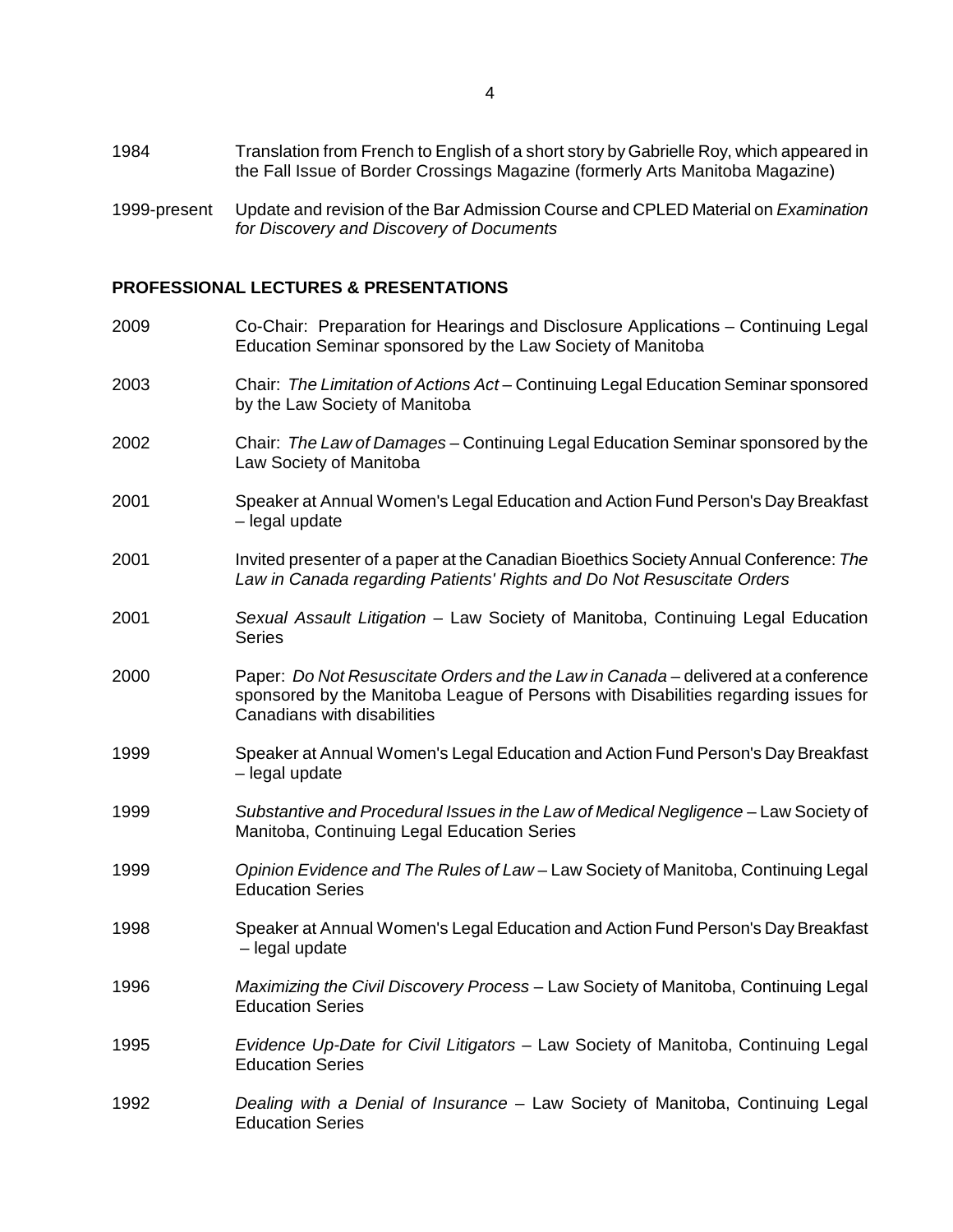### **PROFESSIONAL ASSOCIATIONS**

Member of the:

Canadian Bar Association Manitoba Bar Association Association des Juristes d'Expression Française du Manitoba International Commission of Jurists (Canadian Section) Canadian Association of Law Teachers

## **ACADEMIC HONOURS**

| 1985      | Mr. Justice Hudson Prize for highest standing in Jurisprudence                                                          |
|-----------|-------------------------------------------------------------------------------------------------------------------------|
| 1985      | Dean's Honour List, Faculty of Law                                                                                      |
| 1983      | Lieutenant M.M. Soronow Prize for highest standing in Law I                                                             |
| 1983      | Mr. Justice and Mrs. J. Nitikman Prize for Torts                                                                        |
| 1983      | Isbister Undergraduate Scholarship for highest standing in Law I                                                        |
| 1983      | Carswell Company Prize for highest standing in Law I                                                                    |
| 1983      | University of Manitoba Faculty Association Scholarship for high academic achievement<br>in undergraduate studies in Law |
| 1983      | Canada Law Book Company Ltd. Prize for highest standing in Torts                                                        |
| 1983      | Dean's Honour List, Faculty of Law                                                                                      |
| 1981      | University of Winnipeg Gold Medal in French                                                                             |
| 1981      | University of Winnipeg French Department Travel Scholarship                                                             |
| 1979      | University of Winnipeg English Department Scholarship                                                                   |
| 1979      | Board of Regents General Proficiency Scholarship                                                                        |
| 1978      | James T. Watson Scholarship                                                                                             |
| 1978      | Luella J. Sprung Memorial Entrance Scholarship                                                                          |
| 1978-1981 | Dean's Honour List, University of Winnipeg, Faculty of Arts                                                             |